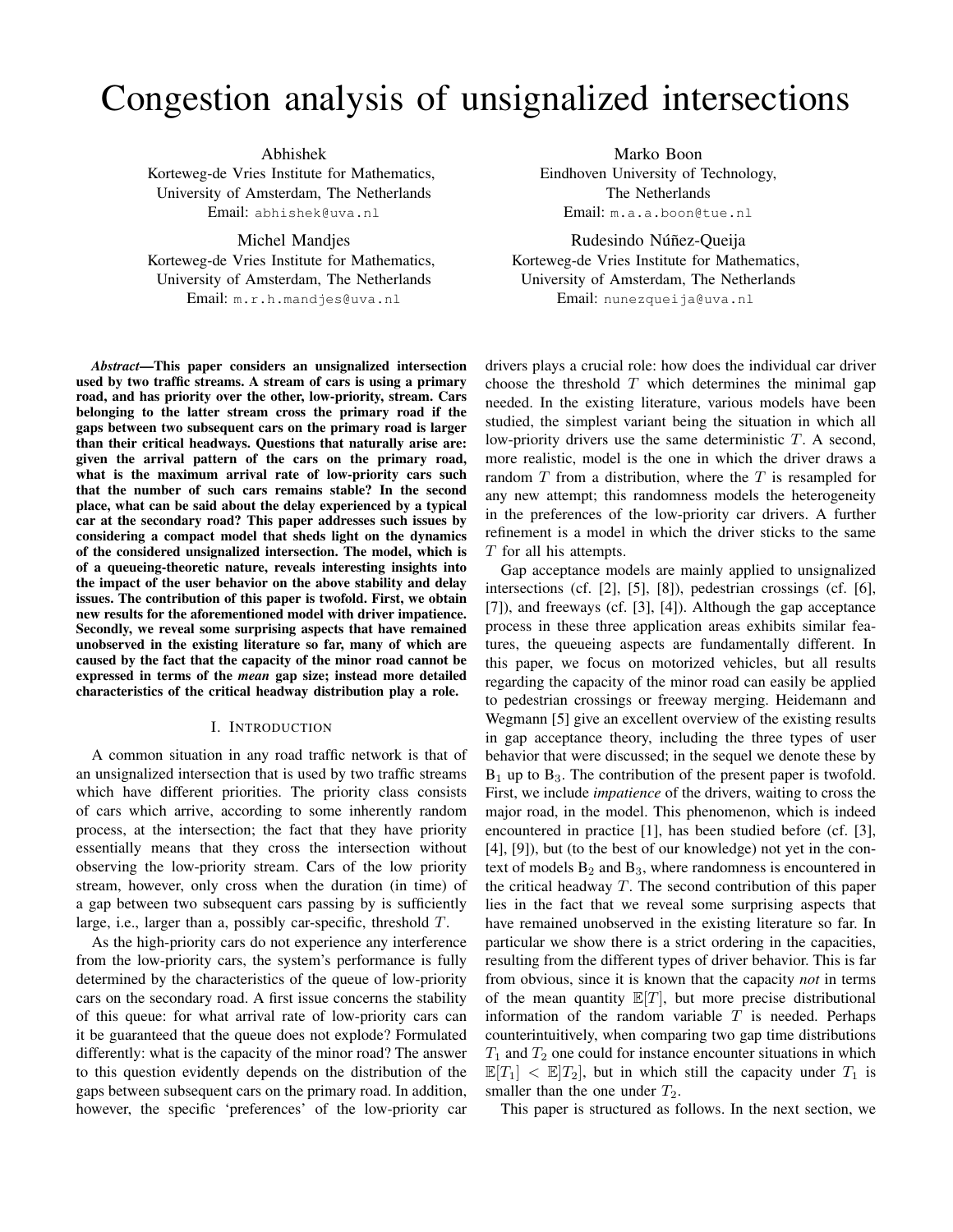describe in more detail the aforementioned types of driver behavior, when waiting for a gap on the main road, and build a model which is used in Section III to analyze queue lengths and delays. In the subsequent section, we study the traffic congestion on the minor road. In Section V we present numerical results for several practical examples, focusing on some surprising, paradoxical features that one might encounter. Finally, we give several concluding remarks.

# II. PRELIMINARIES

The situation analyzed in this paper is the following (see also Fig. 1). We consider an intersection used by two traffic streams, both of which wishing to cross the intersection. There are two priorities: the car drivers on the major road have priority over the car drivers on the minor road. The high-priority car drivers arrive at the intersection according to a Poisson process of intensity  $q$ , meaning that the inter arrival times between any pair of subsequent cars are exponentially distributed with mean  $1/q$ . The low-priority car drivers, on the minor road, cross the intersection as soon as they come across a gap with duration larger than  $T$  between two subsequent high-priority cars, commonly referred to as the *critical headway*. On the minor road cars arrive according to a Poisson process with rate  $\lambda$ .



Fig. 1. The situation analyzed in this paper.

Above we were intentionally imprecise regarding the exact definition of the criterion based on which the low-priority cars decide to cross. Importantly, in this paper we distinguish three types of 'behavior' when making this decision.

- $B_1$  The first model is the most simplistic: T is deterministic, and uniform across all low-priority car drivers.
- $B_2$  Clearly  $B_1$  lacks realism, in that there will be a substantial level of heterogeneity in terms of driving behavior: one could expect a broad range of 'preferences', ranging from very defensive to very reckless drivers. In  $B_2$  this is modeled by the car driver at the front end of the queue *resampling* T (from a given distribution) at any new attempt (where an 'attempt' amounts to comparing this sampled  $T$  to the gap between the two subsequent cars that he is currently observing).
- $B_3$  In the third model,  $B_2$  is made more realistic: it reflects *persistent* differences between drivers: each driver selects

a random value of  $T$ , but then sticks to that same value for all attempts, rather than resampling these.

For each of these behavior types, we also consider a variant that includes impatience. Details regarding the manner in which impatience is incorporated will be discussed in more detail in the next section.

A few remarks are in place here. In the first place, above we positioned this setup in the context of an unsignalized intersection, but various other applications could be envisioned. One of these could correspond to the situation in which the lowpriority cars have to merge with the stream of high-priority cars (e.g. from a ramp). Also in the context of pedestrians crossing a road, the model can be used. We also stress that in the case the primary road actually consists of two lanes that have to be crossed (without a central reservation), with cars arriving (potentially in opposite directions) at Poisson rates (say)  $q_1$  and  $q_2$ , our model applies as well, as an immediate consequence of the fact that the superposition of two Poisson processes is once again a Poisson process with the parameter  $q := q_1 + q_2.$ 

#### III. ANALYSIS OF QUEUE LENGTHS AND DELAYS

The three models can be analyzed using queueing-theoretic techniques. Since results for the variants without impatience have been known in the existing literature (see, for example, Heidemann and Wegmann [5] for an overview), we will mainly focus on the situation with impatient drivers.

The underlying idea is that we the model can be cast in terms of an M/G/1 queue, i.e., a queue with Poisson arrivals, general service times (which will have their specific form for each of the models  $B_1$  up to  $B_3$ ) and a single server. We first introduce some notation. In the first place, we let  $X_n$ denote the number of cars in the queue on the minor road when (*right after*, that is) the n-th low-priority car crosses the primary road; in addition,  $T_n^{\#}$  is the time that this happens.

In our analysis, we need to distinguish between times that the queue on the secondary road being empty or not. When  $X_{n-1} \geq 1$  we define the inter departure time between the  $(n - 1)$ -st and n-th car from the secondary road as  $Y_n :=$  $T_n^{\#} - T_{n-1}^{\#}$ . It is clear that for all rules  $B_1$  up to  $B_3$ , we can write  $X_n$  as

$$
X_n = \begin{cases} X_{n-1} - 1 + A(Y_n), & \text{if } X_{n-1} \ge 1 \\ A(Y_n), & \text{if } X_{n-1} = 0 \end{cases}
$$

where  $A(\cdot)$  is a Poisson process with intensity  $\lambda$ .

It is directly verified that, due to the exponentially assumptions imposed,  $\{X_n, n = 1, 2, \ldots\}$  is a Markovian process, the random variables  ${Y_n}$  are independent identically distributed (and have a definition for each of the models  $B_1$  up to  $B_3$ ). In fact, the process  $\{X_n, n = 1, 2, ...\}$  has the dynamics of an M/G/1 queue length process at departures where  $Y_n$  corresponds to the  $n$ -th service time. As a consequence, we have that  $X_n$  has a stationary distribution which is uniquely char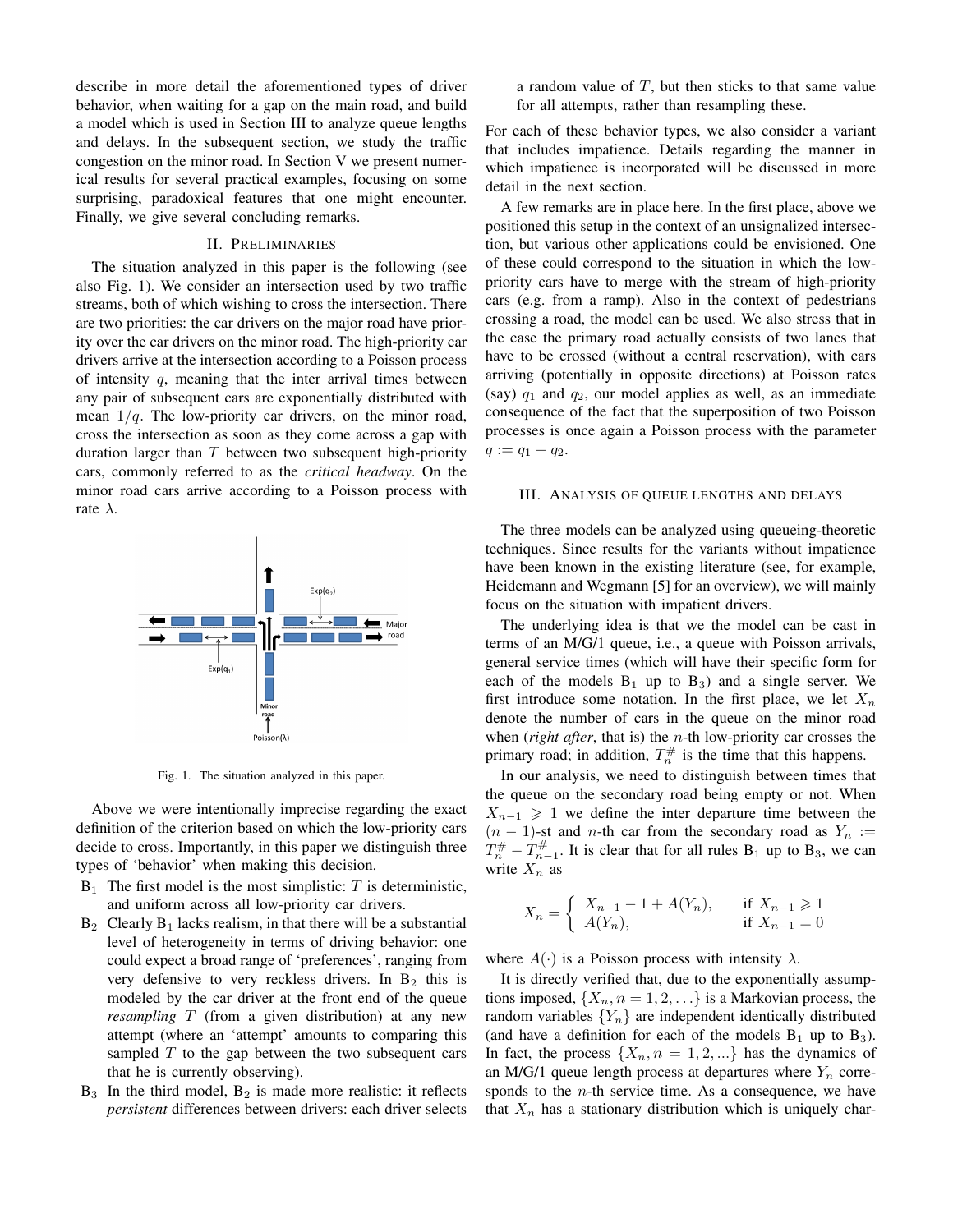acterized through its probability generating function (directly following from the celebrated Pollaczek–Khinchine formula)

$$
G_X(z) = \mathbb{E}[z^X] = (1 - \rho) \frac{(1 - z)\tilde{Y}(\lambda(1 - z))}{\tilde{Y}(\lambda(1 - z)) - z}
$$
 (1)

where  $\tilde{Y}(s) := \mathbb{E}[e^{-sY}]$  and  $\rho := \lambda \mathbb{E}[Y]$ . The queue is stable when  $\rho < 1$ .

Let  $W$  and  $S$ , respectively, be the stationary waiting time and sojourn time corresponding with an arbitrary arriving car on the secondary road. Since  $\{X_n, n = 1, 2, \ldots\}$  is an M/G/1 queueing length process at departures, the Laplace-Stieltjes transformations (LSTs) of  $W$  and  $S$  are given by

$$
\tilde{W}(s) = \frac{s(1-\rho)}{\lambda \tilde{Y}(s) + s - \lambda}, \quad \tilde{S}(s) = \frac{s(1-\rho)\tilde{Y}(s)}{\lambda \tilde{Y}(s) + s - \lambda},
$$

respectively. Now we study the impact of the four types of the driver's behavior on stability and delay.

 $B_1$  (constant gap): Every driver on the minor road needs the same constant critical headway  $T_j$  for the j-th attempt to enter the main road  $(j = 1, 2, ...)$ . We assume that  $T_1 \geq T_2 \geq \cdots \geq T_{\min}$ . In this case, each user tries a number of attempts (use the memoryless property!), with success probability  $\mathbb{P}(\tau_q > T_j) = e^{-q\vec{T}_j}$  for the j-th attempt, where  $\tau_q$  is an exponential random variable with mean  $1/q$ . The Laplace transform of the 'service time',  $\mathbb{E}[e^{-sY}]$ , hence follows from

$$
\sum_{k=0}^{\infty} \left( \prod_{j=1}^{k} \mathbb{E} \left[ e^{-s\tau_q} 1_{\{\tau_q < T_j\}} \right] \right) \mathbb{E} \left[ e^{-sT_{k+1}} 1_{\{\tau_q \ge T_{k+1}\}} \right]. \tag{2}
$$

Elementary computations yield

$$
\mathbb{E}[e^{-s\tau_q}\mathbf{1}_{\{\tau_q < T_j\}}] = \frac{q}{q+s} \left(1 - e^{-(q+s)T_j}\right),
$$
\n
$$
\mathbb{E}[e^{-sT_{k+1}}\mathbf{1}_{\{\tau_q \ge T_{k+1}\}}] = e^{-(q+s)T_{k+1}},
$$

which leads to

$$
\mathbb{E}[e^{-sY}] = \sum_{k=0}^{\infty} \left(\frac{q}{s+q}\right)^k e^{-(s+q)T_{k+1}} \prod_{j=1}^k (1 - e^{-(s+q)T_j}).
$$
\n(3)

It is also verified that  $\mathbb{E}[Y]$  is equal to

$$
\sum_{k=0}^{\infty} e^{-qT_{k+1}} \left[ \frac{k}{q} + T_{k+1} - \sum_{i=1}^{k} \frac{T_i e^{-qT_i}}{1 - e^{-qT_i}} \right] \prod_{j=1}^{k} (1 - e^{-qT_j}).
$$

These expressions simplify considerably in the case without driver impatience, i.e.  $T_1 = T_2 = \cdots =: T$ , namely

$$
\mathbb{E}[e^{-sY}] = \frac{(s+q)e^{-(s+q)T}}{s+qe^{-(s+q)T}},
$$

$$
\mathbb{E}[Y] = \frac{e^{qT}-1}{q}.
$$

 $B<sub>2</sub>$  (sampling per attempt): With this behavior type, which is also sometimes referred to as "inconsistent behavior", every car driver samples a random  $T_j$  for its j-th 'attempt' (where

'attempt' corresponds to comparing the resulting  $T_i$  with the gap between two subsequent cars on the major road). Although things are slightly more subtle than in  $B_1$ , with the  $T_i$  being random, we can still use the memoryless property of the gaps between successive cars on the major road in combination with the independence of the  $T_j$ , to argue that expression (2) is also valid for this model, but now the  $T_j$  are random, leading to

$$
\mathbb{E}[e^{-sT_q}1_{\{\tau_q < T_j\}}] = \frac{q}{q+s} \left(1 - \mathbb{E}[e^{-(q+s)T_j}]\right),
$$
\n
$$
\mathbb{E}[e^{-sT_{k+1}}1_{\{\tau_q \geq T_{k+1}\}}] = \mathbb{E}[e^{-(q+s)T_{k+1}}],
$$

which, after substitution in (2), leads to

$$
\mathbb{E}[e^{-sY}] = \sum_{k=0}^{\infty} \left(\frac{q}{s+q}\right)^k \mathbb{E}[e^{-(s+q)T_{k+1}}] \prod_{j=1}^k (1-\mathbb{E}[e^{-(s+q)T_j}]).
$$

The mean service time  $\mathbb{E}[Y]$  readily follows,

$$
\sum_{k=0}^{\infty} \left[ \mathbb{E}[T_{k+1}e^{-qT_{k+1}}] + \mathbb{E}[e^{-qT_{k+1}}] \left( \frac{k}{q} - \sum_{i=1}^{k} \frac{\mathbb{E}[T_i e^{-qT_i}]}{1 - \mathbb{E}[e^{-qT_i}]} \right) \right]
$$
  
 
$$
\times \prod_{j=1}^{k} (1 - \mathbb{E}[e^{-qT_j}]).
$$

Again, these expressions simplify considerably in the case without driver impatience.

$$
\mathbb{E}[e^{-sY}] = \frac{(s+q)\mathbb{E}[e^{-(s+q)T}]}{s+q\,\mathbb{E}[e^{-(s+q)T}]}, \qquad \mathbb{E}[Y] \quad = \frac{1-\mathbb{E}[e^{-qT}]}{q\mathbb{E}[e^{-qT}]}.
$$

Observe that  $B_1$  (with deterministic  $T_j$ ) is a special case of  $B_2$ .

**B<sub>3</sub>** (sampling per driver): In this variant, sometimes referred to as "consistent behavior", every car driver samples a random  $T_1$  at his first attempt. This (random) value determines the complete sequence of  $T_2, T_3, \ldots$ . To model this kind of behavior, we introduce a sequence of functions  $h_i(\cdots)$ , for  $j = 1, 2, \dots$ , such that the critical headway  $T_j$  is defined as  $T_j := h_j(T_1)$ , where  $h_1$  is the identity function. This model combines the advantages of differentiating between various types of drivers, while still modeling a form of impatience.

Since only the first critical headway is random, we obtain the LST of Y by conditioning on the value of  $T_1$ , and using (3). We obtain

$$
\mathbb{E}[e^{-sY}] = \mathbb{E}\left[\sum_{k=0}^{\infty} \left(\frac{q}{s+q}\right)^k e^{-(s+q)T_{k+1}} \prod_{j=1}^k (1 - e^{-(s+q)T_j}),\right]
$$

where  $T_i := h_i(T_1)$ . The mean service time is

$$
\mathbb{E}[Y] = \mathbb{E}\left[\sum_{k=0}^{\infty} e^{-qT_{k+1}} \left(\frac{k}{q} + T_{k+1} - \sum_{i=1}^{k} \frac{T_i e^{-qT_i}}{1 - e^{-qT_i}}\right) \times \prod_{j=1}^{k} (1 - e^{-qT_j})\right].
$$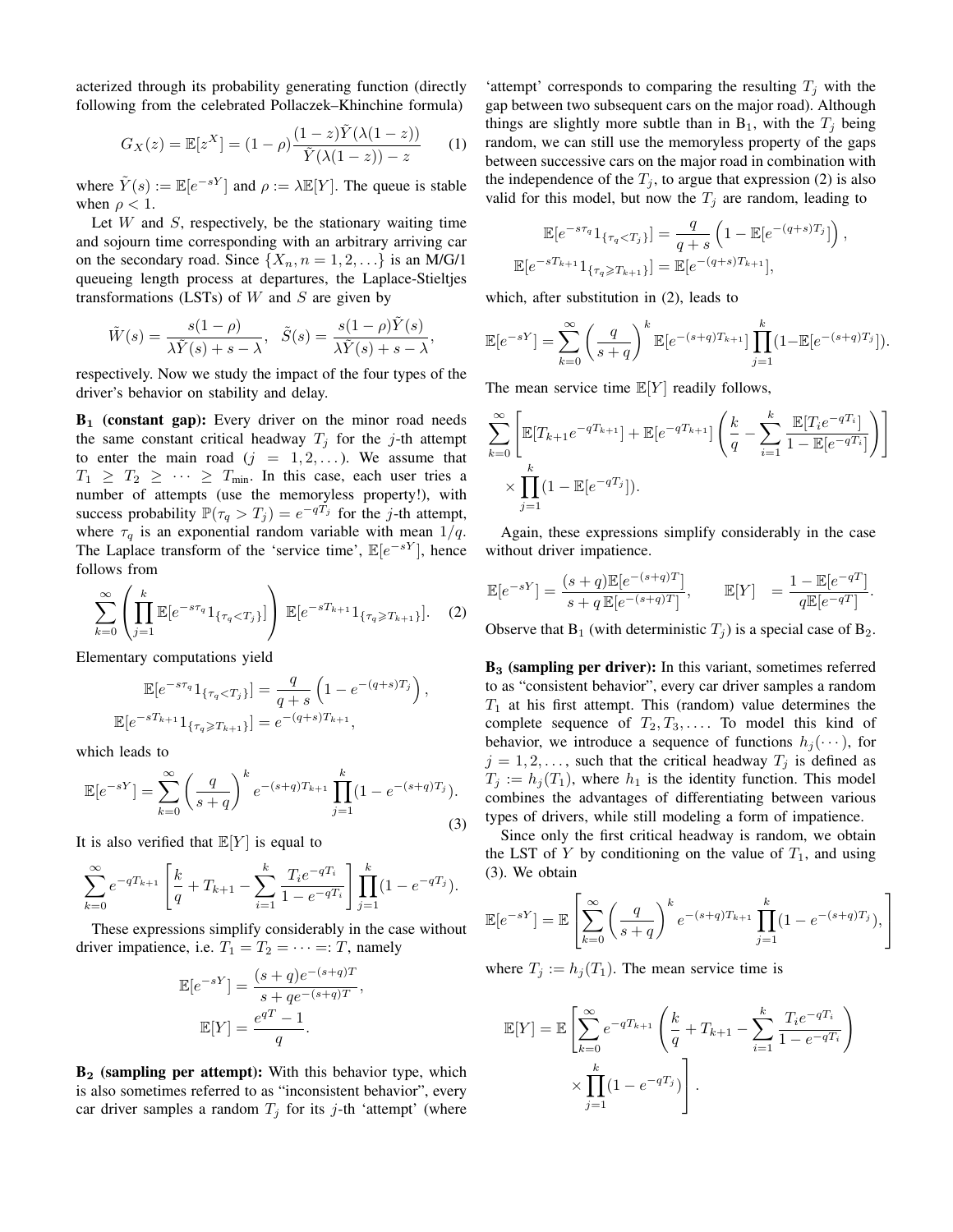For completeness, we also give expressions for the variant without driver impatience, which simply result from taking the expectations of the results from model  $B_1$ .

$$
\mathbb{E}[e^{-sY}] = \mathbb{E}\left[\frac{(s+q)e^{-(s+q)T}}{s+qe^{-(s+q)T}}\right],
$$

$$
\mathbb{E}[Y] = \frac{\mathbb{E}[e^{qT}] - 1}{q}.
$$

### IV. IMPACT OF DRIVER BEHAVIOR ON CAPACITY

In the previous section, we have introduced three behavior types, each with and without driver impatience. For these models we determined the distributions of the stationary number of low-priority cars in the queue, being characterized by the corresponding Laplace transform  $\tilde{Y}(s) = \mathbb{E}[e^{-sY}]$ , and hence also the Laplace transform  $W(s)$  of the waiting time. In this section we consider the impact of the model of choice  $(B_1)$ up to  $B_3$ , that is) on the 'capacity' of the secondary road; here 'capacity' is defined as the maximum arrival rate  $\lambda$  such that the corresponding queue does not explode. A standard result from queueing theory is that for the M/G/1 queue the stability condition is  $\rho := \lambda \mathbb{E}[Y] < 1$ . As a consequence, the capacity of the minor road, denoted by  $\overline{\lambda}$ , can be determined for each of the models, with or without impatience:

$$
\bar{\lambda} = \frac{1}{\mathbb{E}[Y]},
$$

where  $\mathbb{E}[Y]$  depends on the driver behavior, as explained before. In this section we focus on drivers *without* impatience, denoting the capacity for model B<sub>i</sub> by  $\bar{\lambda}_i$ , for  $i = 1, 2, 3$ . Although the expressions below can also be found in, for example, Heidemann and Wegmann [5], we add some new observations regarding the capacities.

 $B_1$  (constant gap): In this case, we find the stability condition  $\lambda < \bar{\lambda}_1$  where

$$
\bar{\lambda}_1 := \frac{q}{e^{qT} - 1}.
$$

 $\mathbf{B}_2$  (sampling per attempt): Using the expression for  $\mathbb{E}[Y]$ , we now find the condition  $\lambda < \overline{\lambda}_2$  where

$$
\bar{\lambda}_2 = \frac{q}{(\mathbb{E}[e^{-qT}])^{-1} - 1}.
$$

 $B<sub>3</sub>$  (sampling per driver): Here, the stability condition is in the form of  $\lambda < \bar{\lambda}_3$  where

$$
\bar{\lambda}_3 = \frac{q}{\mathbb{E}[e^{qT}] - 1}.
$$

Importantly, it is here tacitly assumed that the moment generating function  $\mathbb{E}[e^{qT}]$  of T exists. A consequence that has not received much attention in the existing literature, is that it also means that in case  $T$  has a polynomially decaying tail distribution (i.e.,  $\mathbb{P}(T > t) \approx C t^{-\beta}$  for some  $C, \beta > 0$  and t large) *the queue at the secondary road is never stable*. The reason is that for this type of distributions it is relatively likely that an extremely large  $T$  is drawn, such that it takes very long before the car can cross the intersection (such that in the mean time the low-priority queue has built up significantly).

In fact, also for certain light-tailed distributions we find that  $B_3$  has an undesirable impact on the capacity. Take, for example, T exponentially distributed with parameter  $\alpha$ . In this case, we have

$$
\mathbb{E}[Y] = \begin{cases} 1/(\alpha - q), & q < \alpha, \\ \infty & q \ge \alpha, \end{cases}
$$

implying that the capacity of the minor street drops to zero when  $q > 1/\mathbb{E}[T]$ . Actually, the situation might be even worse than it seems, because it can be shown that  $\mathbb{E}[Y^k] = \infty$  if  $q \ge \alpha/k$ , for  $k = 1, 2, \dots$ . As a consequence, when  $\alpha > q \ge \alpha/2$  the capacity is positive, but it follows from (1) and Little's law that the mean queue length and the mean delay at the minor road grow beyond any bound.

Another interesting observation, is that the arrival rates  $\bar{\lambda}_1$ ,  $\bar{\lambda}_2$  and  $\bar{\lambda}_3$  obey the ordering

$$
\bar{\lambda}_2\geqslant\bar{\lambda}_1\geqslant\bar{\lambda}_3
$$

(where in B<sub>1</sub> we have chosen T equal to the mean  $\mathbb{E}[T]$  used in the other variants). This is an immediate consequence of Jensen's inequality (JI), as we show now. To compare  $\bar{\lambda}_1$  and  $\bar{\lambda}_3$  realize that JI implies

$$
\frac{1}{q}(\mathbb{E}[e^{qT}]-1) \geqslant \frac{1}{q}(e^{q\mathbb{E}[T]}-1),
$$

which directly entails  $\bar{\lambda}_3 \leq \bar{\lambda}_1$ . Along the same lines, again appealing to JI,  $\mathbb{E}[e^{-qT}] \geqslant e^{-q\mathbb{E}[T]}$ , and hence  $\bar{\lambda}_2 \geq \bar{\lambda}_1$ .

We conclude this section by stating a number of general observations. In the first place, the above closed-form expressions show that *the stability conditions depend on the full distribution of* T, as opposed to just the mean values of the random quantities involved.

In many dynamic systems introducing variability degrades the performance of the system. The fact that  $\bar{\lambda}_2 \geqslant \bar{\lambda}_1$  indicates that in this case this 'folk theorem' does not apply: the fact that one resamples  $T$  often (every driver selects a new value for each new attempt) actually *increases* the capacity of the low-priority road.

# V. NUMERICAL RESULTS AND PRACTICAL EXAMPLES

#### *A. Example 1: typical situation*

In this example, in which we try to take realistic parameter settings, we illustrate the impact of driver behavior on the capacity of the system and on the queue lengths. In particular, we compare the following three scenarios (corresponding to the three behavior types):

- (1) All drivers search for a gap between consecutive cars on the major road, that is at least 7 seconds long.
- (2) A driver on the minor street, waiting for a suitable gap on the major street, will sample a new (random) critical headway every time a car passes on the major street. With probability 9/10 this critical headway is 6.22 seconds, and with probability 1/10 it is exactly 14 seconds. Note that the expected critical headway is  $0.9 \times 6.22 + 0.1 \times$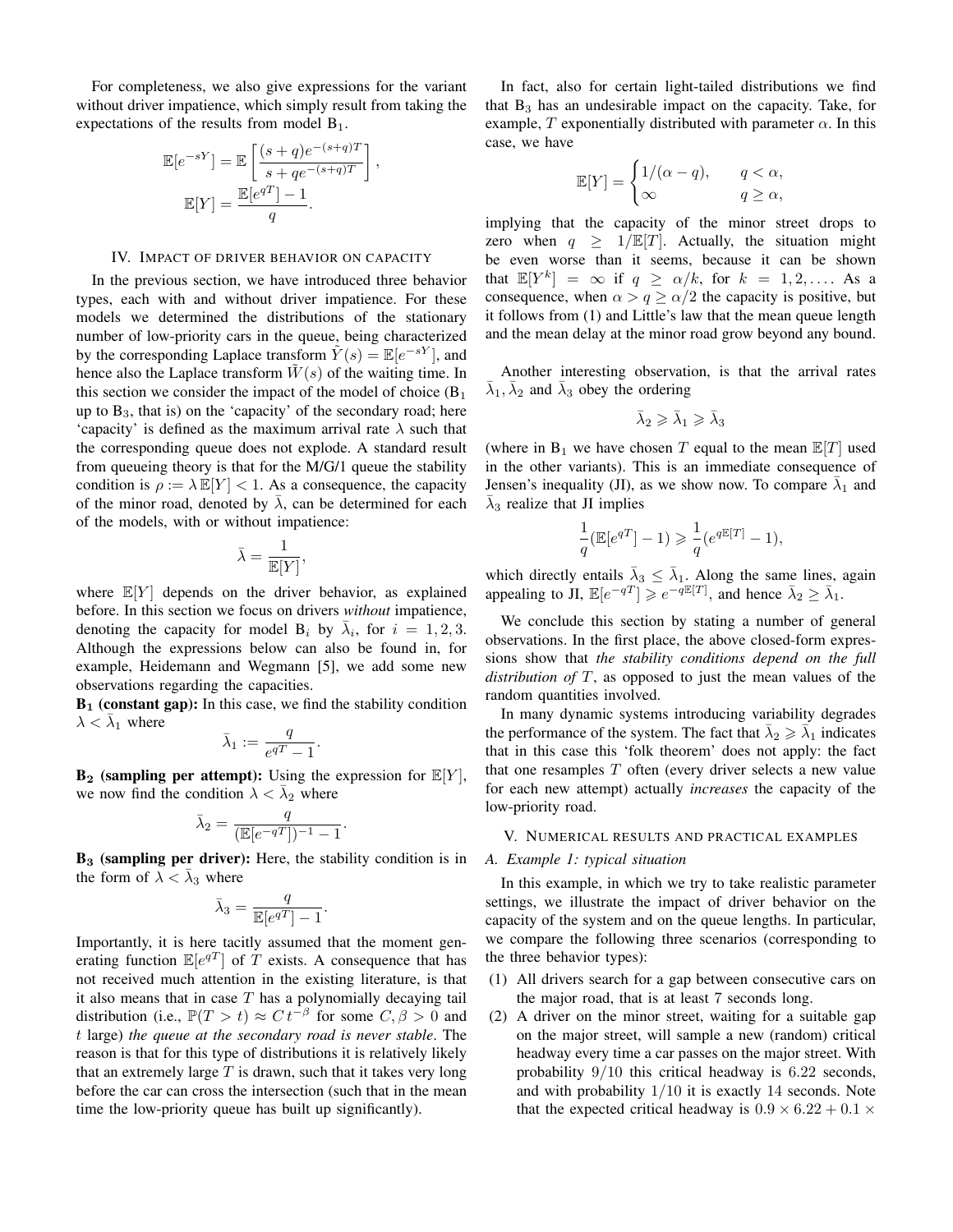$14 = 7$  seconds, ensuring a fair comparison between this scenario and the previous scenario.

(3) In this scenario we distinguish between slow and fast traffic. We assume that 90% of all drivers on the minor road need a gap of (at least) 6.22 seconds. The other 10% need at least 14 seconds.

We do not yet incorporate impatience in this example. Fig. 2 depicts the capacity (veh/h) of the minor street as a function of  $q$ , the flow rate on the main road (veh/h). The relation  $\bar{\lambda}_2 \geq \bar{\lambda}_1 \geq \bar{\lambda}_3$  is clearly visible. In the next example we will include driver impatience.



Fig. 2. Capacity of the minor street (veh/h) as a function of the flow rate on the main road (veh/h) in Example 1.

#### *B. Example 2: impatience*

We now revisit Example 1, but introducing driver impatience into the model, in the following specific form:

$$
T_{k+1} = \alpha (T_k - \Delta) + \Delta, \qquad k = 1, 2, \dots; 0 < \alpha < 1, \tag{4}
$$

which means that the critical headway decreases in every next attempt, approaching the limiting value of  $\Delta$ . The parameter  $\alpha$  determines the speed at which the patience decreases. In scenario 1 all  $T_k$  are fixed, with  $T_1 = 7$  seconds. In scenario 2, each of the  $T_k$  is a random variable, with  $T_1$  equal to 6.22 or 14 seconds, with probability  $9/10$  and  $1/10$  respectively. The distribution of  $T_k$  for  $k > 1$  can be determined from (4). Note that the impatience is a new random sample at each attempt, independent of the value of  $T_{k-1}$ . Scenario 3, as before, is similar to scenario 2, but each driver samples a random impatience  $T_1$  exactly once. The value of  $T_1$  (which is again either 6.22 or 14 seconds) determines the whole sequence of critical gap times at the subsequent attempts according to (4).

Fig. 3(a) shows the capacity as a function of  $q$ , when  $\alpha = 9/10$  and  $\Delta = 4$  seconds. It is noteworthy that the strict ordering that was observed in the case without impatience, is no longer preserved, even though  $\mathbb{E}[T_k]$  is the same in all scenarios, for  $k$  fixed. Another interesting phenomenon, depicted in Fig. 3(b), occurs when we decrease the parameter values to  $\alpha = 8/10$  and  $\Delta = 1$  second. Now, the capacity actually *increases* when q exceeds a certain threshold. Due to the increase in  $q$ , gaps between cars on the major road will be smaller in general, but apparently the benefit of having a (much) lower critical headway at each attempt outweighs the disadvantage of having smaller gaps. Similar paradoxical behavior is studied in more detail in the next two examples.



Fig. 3. Capacity of the minor street (veh/h) as a function of the flow rate on the main road (veh/h) in Example 2.

# *C. Example 3: paradoxical behavior*

In this example we illustrate that the gap acceptance model can exhibit unexpected behavior under specific circumstances, caused by the randomness in the behavior of the drivers. To this end, we compare the following two distributions for  $T$ :

- 1)  $T_A$  is equal to 4 seconds with probability  $9/10$ , and 34 seconds with probability  $1/10$ . The expected critical headway is  $\mathbb{E}[T] = 7$  seconds.
- 2)  $T_B$  is equal to respectively 6 or 10 seconds, each with probability 1/2. Now  $\mathbb{E}[T] = 8$  seconds.

It is apparent that  $\mathbb{E}[T_A] < \mathbb{E}[T_B]$ , whereas the standard deviation of the first model (9 seconds) is much *greater* than in the second model (2 seconds). In Fig. 4 we plot the capacities  $\bar{\lambda}_2$  and  $\bar{\lambda}_3$ , when T has the same distributions as  $T_A$  and, subsequently, when  $T$  has the same distributions as  $T_B$ . We notice two things. In Fig. 4(a), corresponding to model B<sub>2</sub>, we see that the capacity when  $T \stackrel{d}{=} T_A$  first  $increases$  when  $q$  grows larger; only for larger values of  $q$  it starts to decrease. This counterintuitive behavior, which is not uncommon in model  $B_2$ , is explained in more detail in the next numerical example. Now, we mainly focus on the second striking result: in model  $B_3$ , for  $q > 78$  veh/h, the capacity when  $T \stackrel{d}{=} T_A$  is *less* than the capacity when  $T \stackrel{d}{=} T_B$ , even though  $\mathbb{E}[T_A] < \mathbb{E}[T_B]$ . This is a consequence of the fact that the stability condition does not depend on the *mean* quantities only, as is common in most queueing models, but it depends on the entire distribution. In this case, the large variance of  $T_A$  has a negative impact on the capacity of the minor street.



Fig. 4. Capacities  $\bar{\lambda}_2$  and  $\bar{\lambda}_3$  as a function of q (veh/h) in Example 2.

#### *D. Example 4: The impact of resampling*

The previous examples have illustrated that resampling, as described in  $B_2$ , has a positive impact on the capacity of the minor street. In this example we show that, under specific